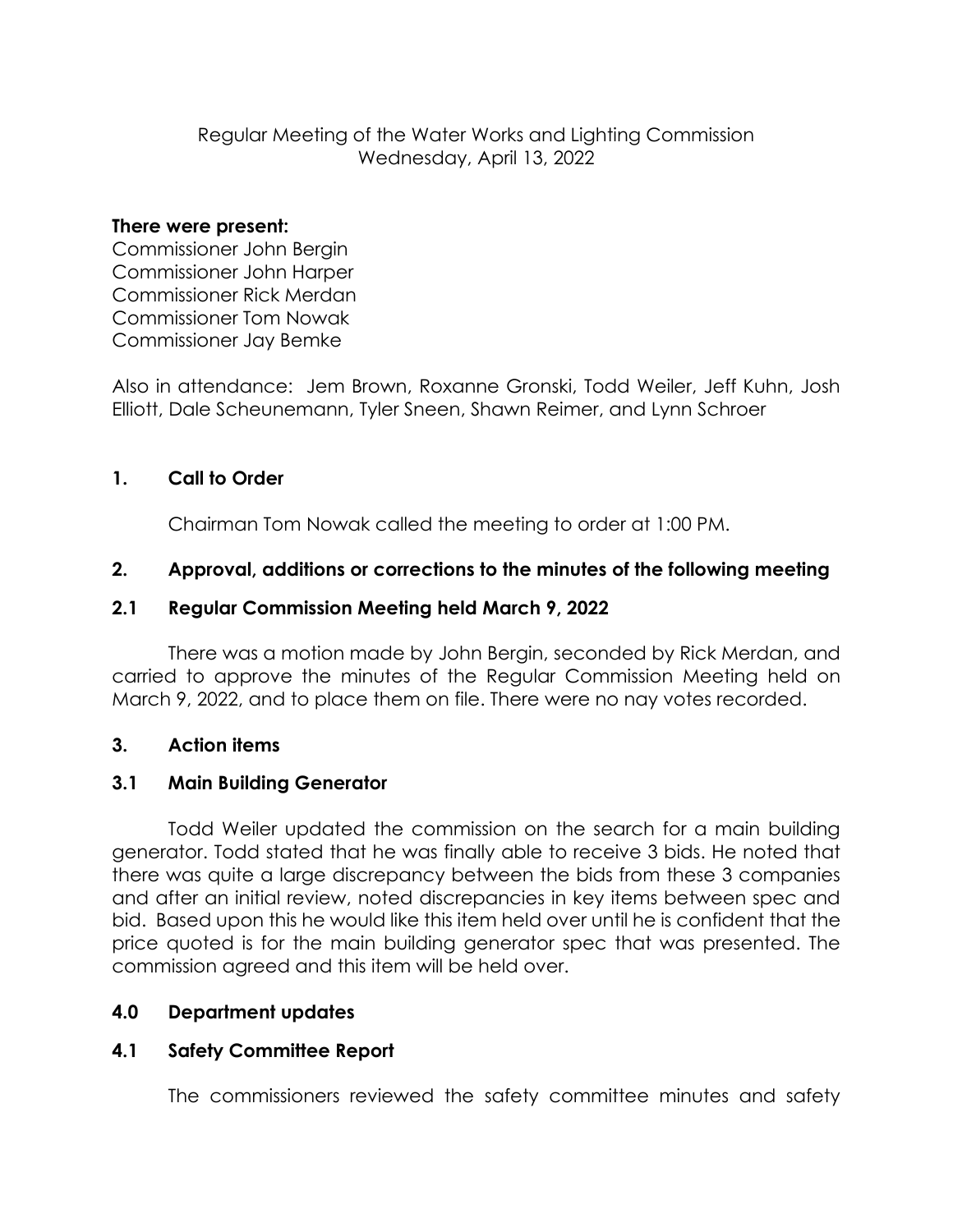coordinator's monthly report.

# **4.2 Line Superintendent's Report**

This report was reviewed and Josh Elliott answered questions regarding the March after hour call-ins. Josh also stated that our crew had to replace two poles that had been knocked down as a result of last week's slippery roads.

## **4.3 Water Department Operations Report**

This report was reviewed and March water projects were discussed. Dale Scheunemann answered questions regarding monitoring well elevations.

## **4.4 Customer Support Supervisor's Report**

This report was reviewed and current water disconnections were discussed. A thank you to Lynn Schroer, Joanna Mack and Shawn Reimer who participated in Lincoln High School's 10<sup>th</sup> annual Reality Check Financial Simulation. This is an effective way for student to learn about budgeting, personal accounting, financial responsibility, and life choices all while interacting with business and community members.

# **4.5 Director of Finance's Report**

This report was reviewed and the annual software subscription costs were discussed. When asked Jeff Kuhn stated that the City does share in the cost of the NISC subscription because we currently bill and collect sewer costs for them. In the near future, we will also be billing and collecting the streets utility integration fee for them. February financial statements were also discussed.

#### **4.6 Information System's Administrator's Report**

In Matt's absence Todd answered questions regarding cyber security. Matt has filled out all paperwork and has applied to the Cybersecurity and Infrastructure Security Agency to join their Cyber Hygiene program. This is a federal agency under the Department of Homeland Security and their program is free for local government entities. They provide cyber security services such as penetration testing and web application security testing.

# **4.7 Conservation Manager's Report**

This report was reviewed and Shawn Reimer answered questions regarding the onsite visits that were made in March. Shawn stated that WW&LC partnered with Energy Advisors from Focus on Energy (FOE) and visited several industrial